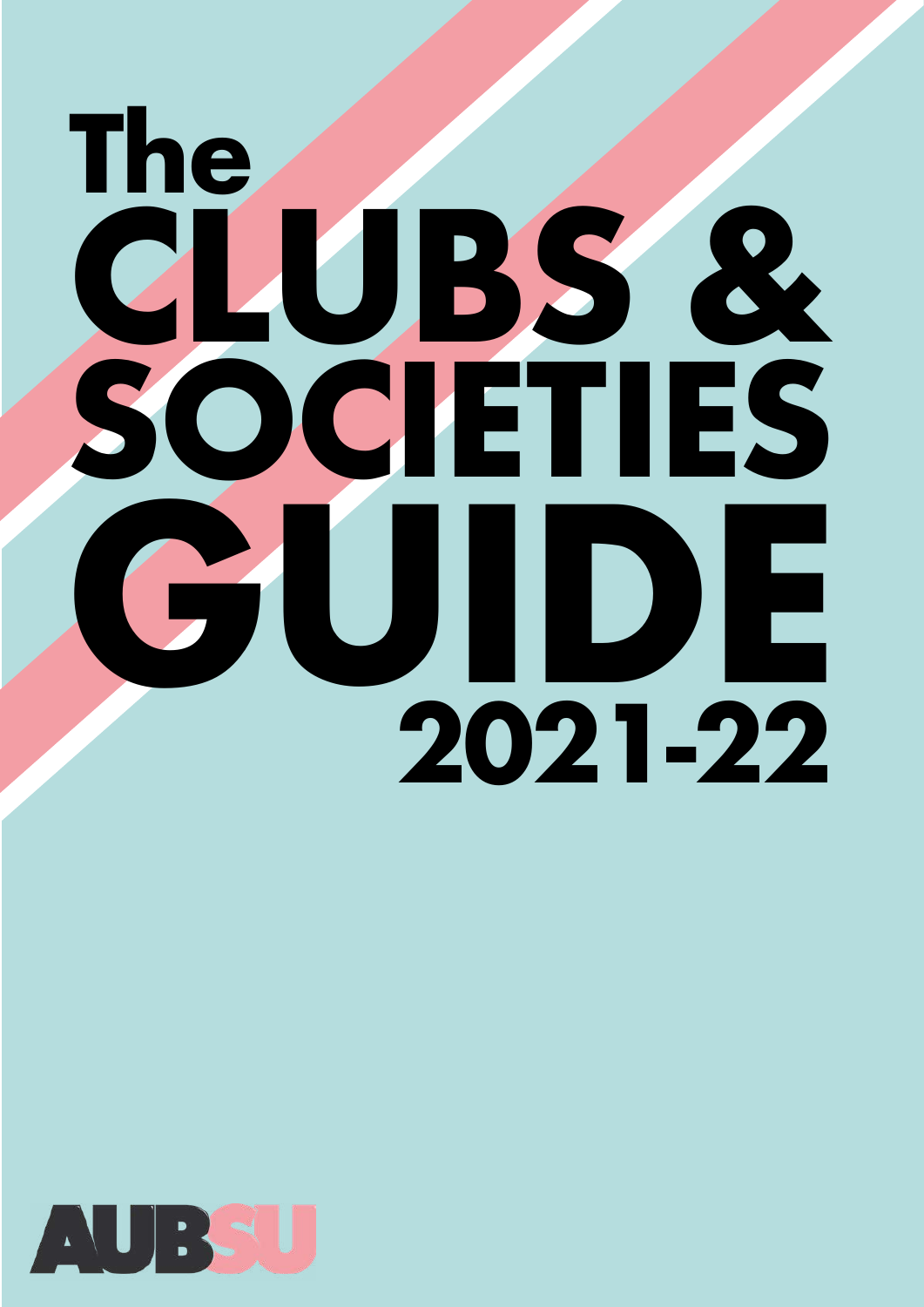Congratulations on being elected as a committee member for your Club/Society!

As a committee member you'll be playing a big part in the organisation of your club/soc. This is an amazing opportunity to make an impact on the lives of your fellow students at AUB! By organising social activities, trips and opportunities, you'll help others to get involved in some great stuff, meet new people and have a great experience at uni.



## *Hey there*

| Page 1-2                            |                                       |
|-------------------------------------|---------------------------------------|
| <b>Students' Unions</b>             |                                       |
| Page 3-4                            |                                       |
| <b>Committee Roles</b>              |                                       |
| Page 5-6                            |                                       |
| <b>The Benefits: Level Up</b>       |                                       |
| Page 7-8                            |                                       |
| <b>Running your Club/Soc</b>        |                                       |
| Page 9-10                           |                                       |
| <b>Organising Activities</b>        |                                       |
| Page 11-12                          |                                       |
| <b>Promotion Advice</b>             |                                       |
|                                     |                                       |
| Page 13-14<br>Health, Safety & Data |                                       |
|                                     |                                       |
| Page 15<br>Sustainability           |                                       |
|                                     |                                       |
| Page 16-18                          | <b>Finances &amp; Memberships</b>     |
|                                     |                                       |
| Page 19                             |                                       |
| <b>Training &amp; Support,</b>      | <b>Summary of the Important Stuff</b> |
| Page 20                             |                                       |
|                                     | <b>Contacts &amp; Useful Forms</b>    |
|                                     |                                       |
|                                     |                                       |

This handbook is here to guide you through your time as a committee member and should have most of the info you'll need to make the most of your role. For anything else, AUBSU staff are on hand to help! Feel free to get in touch with us by popping into the office or emailing. You'll find our contact details at the end of this guide.

Don't feel like you have to sit down and read this cover to cover (unless you want to - that's cool too). Rather, dip in and out when you need to or use this guide as a reference point.

We hope you find it useful during your time as a committee member!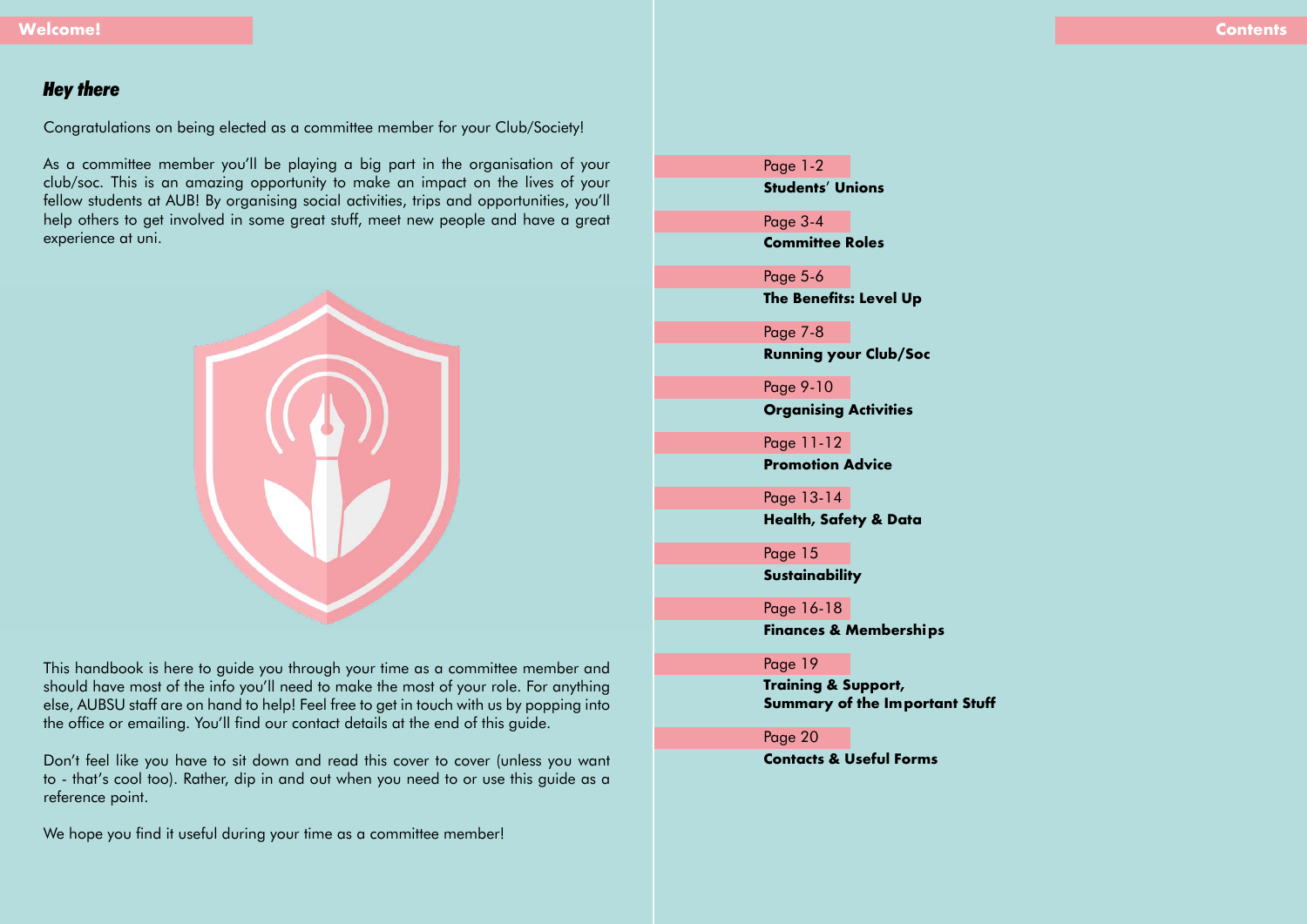A Students' Union is a membership organization found in colleges and universities formed of and run by students. Students' Unions are democratic, meaning their leaders are elected by the members. You are automatically a member of your Students' Union once you enrol at university.

Though linked to the University, Students' Unions are run as entirely separate entities, this is to ensure they are unbiased and objective. Students' Unions are often registered charities as they are run as non-profit organisations.

# **That's all well and good... but what do they actually do? Board of Trustees Board of Trustees**

The SU has a special structure to ensure everything it does is democratic, legal and in line with its strategic aims. The diagram below shows the structure of AUBSU showing who is responsible for each strategic area. There are also staff members within AUBSU who support the day-to-day running of the SU and help to carry out all the plans that the elected officers want to implement.

You'll probably have the most contact with our Activities and Communities Coordinator, Nuala. (Hey, that's me.)

Good question. Students' Unions:

- Represent the interest of students within the institution, locally and nationally
- Ensure that students are aware of their own rights
- Support students in participating in the opportunities offered by the University
- Provide development opportunities for students including: social events, clubs and societies, training and extra-curricular opportunities.
- Ensure that representatives are elected fairly and democratically.



## *So what exactly is a Students' Union? Structure of the Students' Union*

A mix of students and non-students who ensure the Students' Union is upholding its Constitution and By-Laws. Give strategic oversight to the Students' Union.

#### **Sabbatical Officers**  Voted in to represent the voice of the student body and oversee all Officers.

**Clubs and Societies Committees**  Voted in to look after a specific Club/Society.

#### **Course Reps**

Voted in to represent a certain course and year group.

#### **Elected Officers**

Elected Officers, Part-time Officers and full-time students, there to support students within their area of representation and promote events and campaigns. Within this there are a Sports Officer and Societies Officer–Voted in to look after all Clubs and Societies.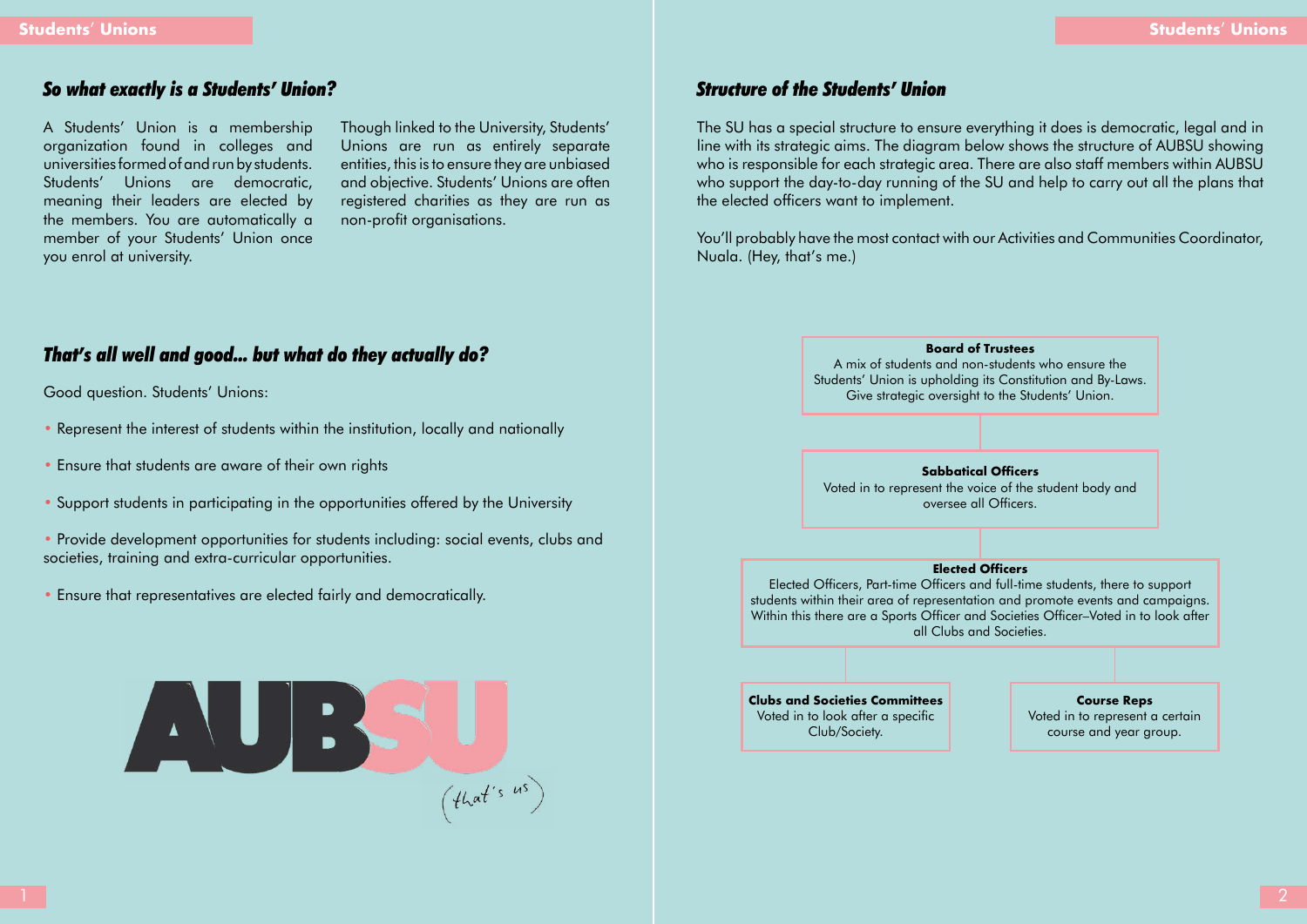Nope, there's a degree of flexibility to roles so don't feel like you can only do the tasks we've suggested. The main thing is that you're pulling your weight and contributing.

And remember, 3 is the minimum number of committee members but lots of clubs and societies work better with additional committee members – the more active committee members you have, the more you can do!

#### **Other committee roles you might want to create:**

Equipment Coordinator

Fundraising Officer

Marketing Officer/Hype Officer

Design Officer

Social Secretary

Events Officer

Communications Officer

Club/Soc Specific Officers: Trips Coordinator for Climbing Club, Production Officer for Podcast Society etc.



Make sure AUBSU always has an updated list of your committee members and you're all members of our Committee FB group!

# *Do we have to stick to that then?*

Each Club/Society have an elected committee made up of at least 3 members. If you're reading this, then you're either proof-reading this guide for me or are on a club/society committee.

- Arrange all meetings of the Club/Soc and keep minutes of these meetings
- Be responsible for the general administration of the Club/Soc
- Keep Club/Soc social media up to date
- Maintain up-to-date records of the Club/Soc membership including contact details for all members

Unless you formed a new club/society yourself then you would have been elected into post by the members in your club/soc. Congratulations! Hopefully you already have an idea of your role, but here's a short outline of the roles & responsbilities of the committee:

# *How do I come into this?*

#### **Captain/President:**

- Oversee all areas of running and coordinating of the Club/Soc
- Head all meeting of the Club/Soc
- Act as a representative of the Club/Soc to all external bodies
- Be a signatory for the Club/Soc budget
- Attend all SU training
- Help, advise and support all members of the Club Soc

#### **Secretary:**

#### **Treasurer:**

- Oversee the Club/Soc budget
- Be a signatory of the Club/Soc budget
- Collect all memberships and deposit to SU
- Oversee Club/Soc expenditure
- Keep Club/Soc committee and members informed of the financial status

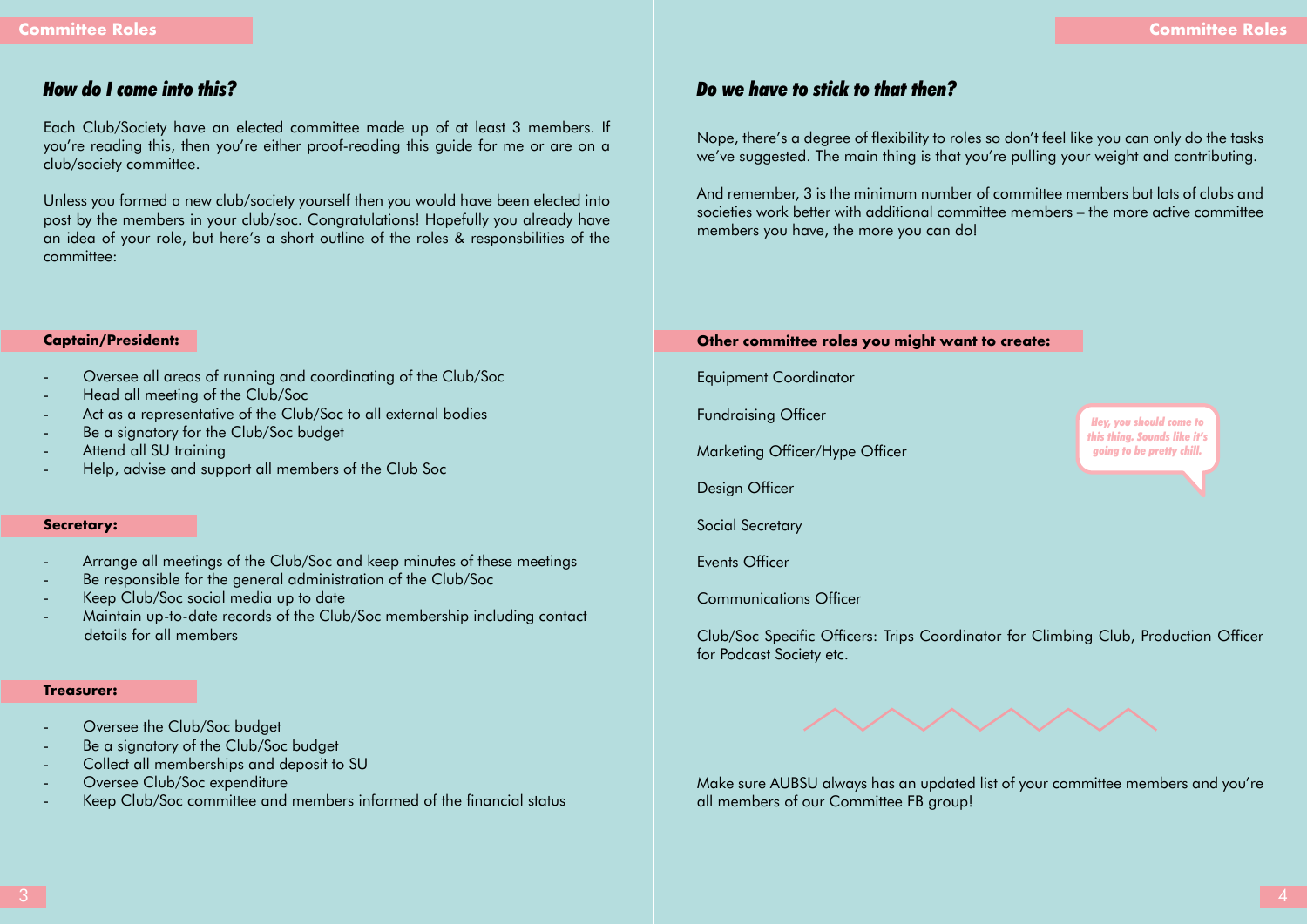# **Benefits Benefits Benefits**

Have you heard everyone saying that there's so much more to uni than your course? Well, they're right. And here at AUBSU, we want you to make the most out of your time at AUB by getting involved in as much as you can while you're here. That's why we've come up with Level Up.

Through the subtle use of gaming metaphors, we'll show you that there's loads of benefits to trying new stuff and getting involved in student-led activities.

Here's just a few of the skills you'll gain in your committee role:

# *Level Up*

Sometimes you might not realise all the amazing skills you're developing when you're simply enjoying whatever you're doing. We want you to sit up and take note of everything you've accomplished and shout about it too.

We've created a Level Up module on our website so that you can keep track of the time you spend on activities and volunteering, make a note of the skills you've picked up and export all this info into your own skills record that you can refer back to when cv-writing or reflecting on your time at uni. Pretty nifty, right?

- **Emerald:** Collaborate with another society Help to organise at least one successful large event, campaign, competition (or similar)
- **Ruby:** We want to see you going above and beyond in your role!

# Get Started: **www.aubsu.co.uk/levelup**

# *The Level Up Module*

For all AUBSU related activities, including Club & Society committees roles, we'll recognise all the stuff that you do through our Sapphire, Emerald and Ruby awards.

**Sapphire:** Just be an active committee member



# *Awards*

Just log your hours in the Level Up module throughout the year and keep touching base with AUBSU about what you're up to to make sure you get your award a the end of the year.



At the end of the year, we have a jolly old knees-up to celebrate all the amazing student-led stuff you guys have done. We also use this as an excuse to hand out some special awards to recognise Clubs & Soc who have gone above and beyond that we think deserve a shout-out.

Society of the Year | Sports Club of the Year | Most Active Society | Best New Society

# *AUBSU's End of Year Thank Yous*









- 
-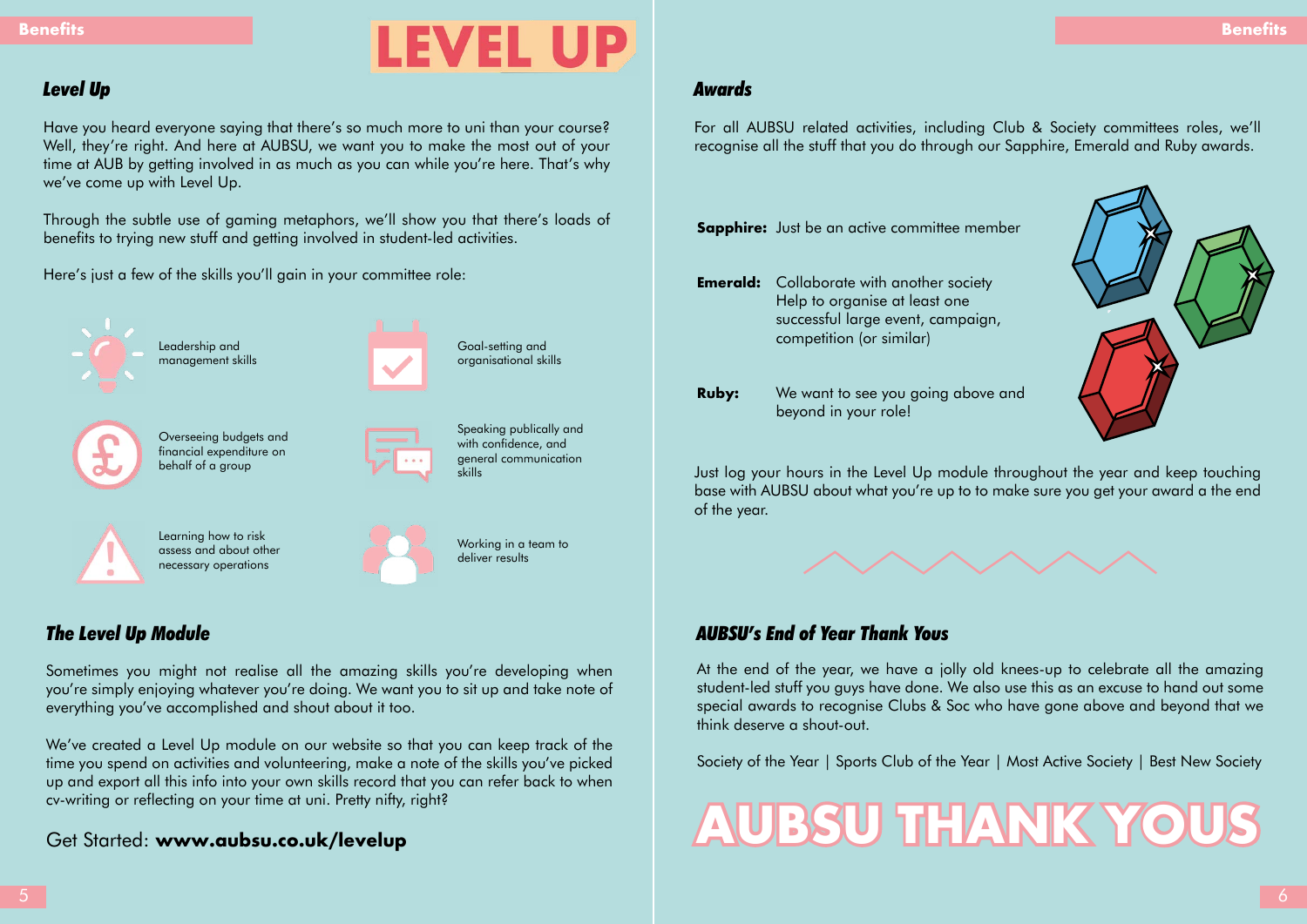Because the SU is a democratic organisation, clubs & societies have to be too. That means that there a few essential things that you'll have to do to be an official club/ soc.

### *1) Sign your Constitution:*

A constitution is a set of fundamental principles that make up what your club/soc *is*. The constitution covers:

- **Memberships** (who can have one, costs and minimum membership)
- **Committee** (who & what makes up a committee and the responsibilities of the committee)
- **Voting & Elections** (how committee members are elected fairly, the democratic nature of a club/soc and processes for vacant positions)
- **AGMS, EGMS and Meetings** (how to call official club/soc meetings, the purpose of AGMs and EGMs, minimum attendance required from members)
- **Finances & Resources** (how finances are managed, rules and regulations around finances, equipment and resources)

#### *2) Sign your Code of Conduct*

The Code of Conduct covers what is expected of you, including: your relationship with AUBSU, your relationship with your members, memberships, activities & events, equipment and unacceptable behaviour.

**Giving** reports

#### *3) Have a minimum of 5 paid members (even if your club/soc is free to join!)*

These 5 members cannot be part of your Club or Soc committee.

#### *4) Be active!*



# *What makes us a legit Club/Society?*

### **AGM = Annual General Meeting**

Clubs & Socs need to hold an AGM before the end of the year to review the past year and elect a new committee. You will get AGM training in March so you're fully clued up but here are a few of the things you'll using your AGM for:





# *General Meetings (AGMs & EGMs)*

*Memberships:* Your Club/Soc democratically agree on the price of memberships, usually at your AGM. Price must be reasonable & allow for your predicted expenses.

Memberships can be bought online through your society pages on AUBSU's website. They can also be bought directly from AUBSU at Freshers' Fair. We don't encourage cash purchasing, as members now have to consent to our data privacy policy when buying memberships. Associate members (BU students, staff etc.) can purchase memberships online by creating a guest account.

Voting on a new committee



Planning for next year

Reviewing your constitution



### **EGM = Extraordinary General Meeting**

An EGM is a meeting of an organisation's members that occurs at an irregular time. So for you, an EGM will be any official decision-making meeting that isn't your AGM.

You might call an EGM for:

- Electing a new committee member when a position is vacant
- Your members request a meeting as they have an issue they wish to discuss
- You want to make a big decision for the club/soc that requires members of the soc/club to be present or to take part in a vote

If you do have to call an EGM, it would be best to let AUBSU know, as we can help advise you and ensure that everything goes through the correct procedures.

We can also help with mediation so if you are having any issues within your club/ soc let us know and we can set up meetings, advise you and work with all your members to ensure the best outcome for your club/soc.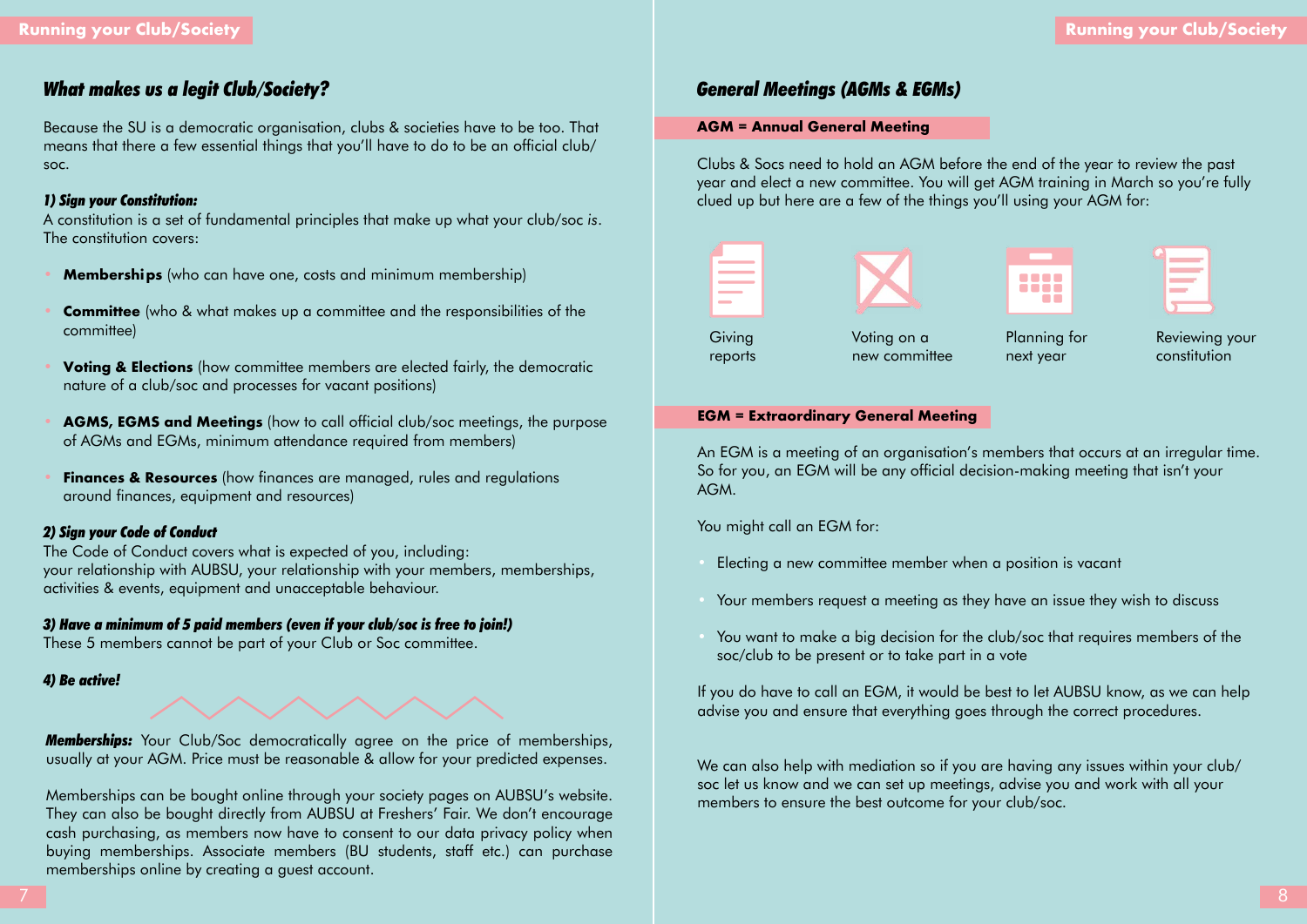Clubs & Socs do loads of stuff, from weekly meet-ups to film screenings, event nights to trips around the UK. Largely, it's up to you guys to organise what you want to do and to make it happen.

Here's some how-to info for things that you're likely to want to do - for everything else, just pop into AUBSU office and we'll have a chat about your ideas.

AUBSU has loads of clubs & societies so why not work together and hold joint events now and again? An open mic night with Writing Soc and Music Soc for example, or a podcast talking about life as an International student. We've found that our clubs & socs are generally up for new ideas and things to do so approach each other and share ideas.

# *How do we do stuff?*

# *Collaborations*

## **Room Bookings:**

All room bookings for Club/Socs must go through the SU. The University Room Booking Department will not accept direct requests from students, even for one-off room bookings. Our Activities and Communities Coordinator will ask you for your room booking requests and pass these onto the University.

The following [documents](https://www.aubsu.co.uk/activities/useful_documents/) must be completed and returned a minimum of 1 week prior to departure of your trip:

- Risk Assessments
- Contact & Emergency Contact List
- **Itinerary**

Unfortunately, we cannot guarantee your requests, as priority goes to lectures, but we'll do our best to accommodate you or find alternative rooms. This also means that we have to wait a while for all academic room bookings to be confirmed before we are notified of Club/Soc bookings but we will tell you as soon as we know!

If your room booking request is a one-off, please try to give us as much notice as possible - at least a week in advance.

## **Arts Bar/Canteen:**

For some other get-togethers you may find that the Arts Bar or the canteen suits you better. These spaces can also be booked out through the SU. Remember that these areas can't be booked exclusively and will always remain open to other students.

## **AUB Courtyard:**

To book a courtyard slot (12-2pm) just email or pop into AUBSU. Slots do tend to get booked up so the earlier you book the better.

# *Off Campus Activities*

You'll need to give the SU at least 2 weeks' notice so that all paperwork and risk assessments can be sorted (1 months notice for International trips ). Please do ensure that you do let AUBSU know about off-campus trips to make sure you're covered by insurance and in case of emergency!

# *Room & Venue Bookings*



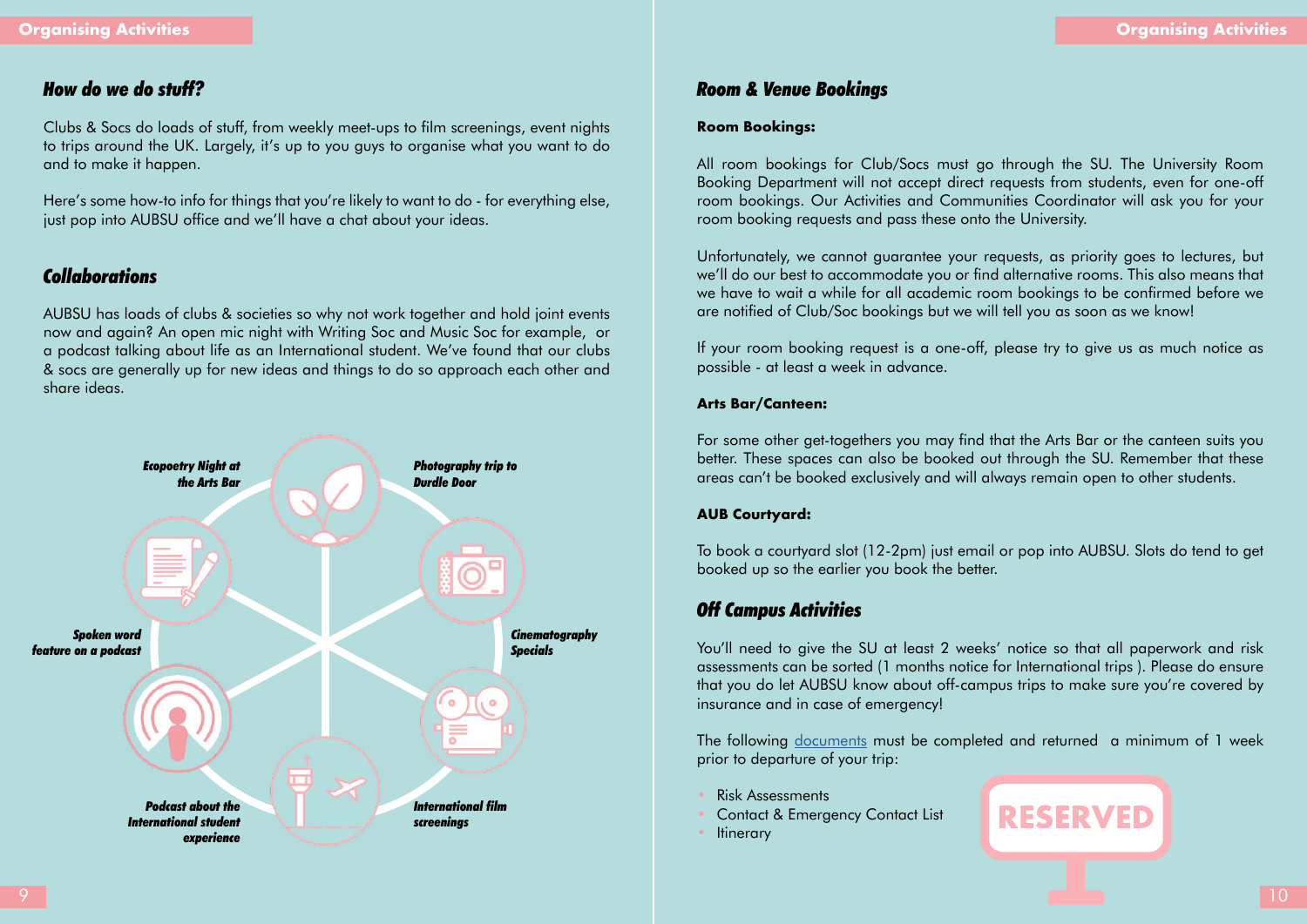We can't stress enough how important promotion is. Too many times a great club/ society event has been let down by last-minute promotion. Therefore, when promoting anything, whether you're developing your club/soc in general or planning an event, make sure you are thinking about promotion – lead time, channels, time to create resources etc.

AUBSU will be promoting our Clubs & Socs generally throughout the year but if there is a key event you want promoted then please let us know about it in plenty of time!

# *Creating HYPE*

### **Here**'**s how to promote your Club/Soc:**

- Keep your webpage updated on aubsu.co.uk/activities
- Design some posters & flyers that can be used in print and online
- Keep your Facebook group updated with new posts potential new members will be put off if a society doesn't look active
- If you want portrait A3 posters put up around uni then drop them into AUBSU 2-4 weeks before your event (max 10 posters)
- If you want to book a courtyard slot then let AUBSU know as soon as possible. Slots tend to get booked up fast so get something in our diary!
- When doing promotion on the courtyard, make sure it's interactive! Just handing out flyers won't cut it anymore. Do something to get people engaged.



Our savvy marketing and event staff have given us some top tips to share with you so you can get the most out of your promotion efforts:

- Posts with photos of people and gifs perform the best, as do videos & reels
- Facebook and Twitter algorithms are more geared towards landscape oriented photos/images, and they will generally present much nicer in landscape mode than portrait. Though it'a all about Instagram at the moment!
- Make sure that in each of your posts you include either a call to action, or a link for people to click on to find out more information. E.g "Get your hands on tickets for our film screening here: aubsu.co.uk/filmtickets"
- As a general rule of thumb, we have found that most students are online during the following times: Mon-Fri – 2-8pm, Saturday – 12-6pm, Sunday – 5-11pm
- Try organising a bigger, one-off event to get people hooked once they come along, they're more likely to come again.
- Meet regularly people will lose interest if you drop off the grid
- Don't underestimate word of mouth!
- Give interested members roles and responsibilities to keep them invested in your club/soc



# *Top Tips for Promo*

*If in doubt, animal GIFs always go down well.*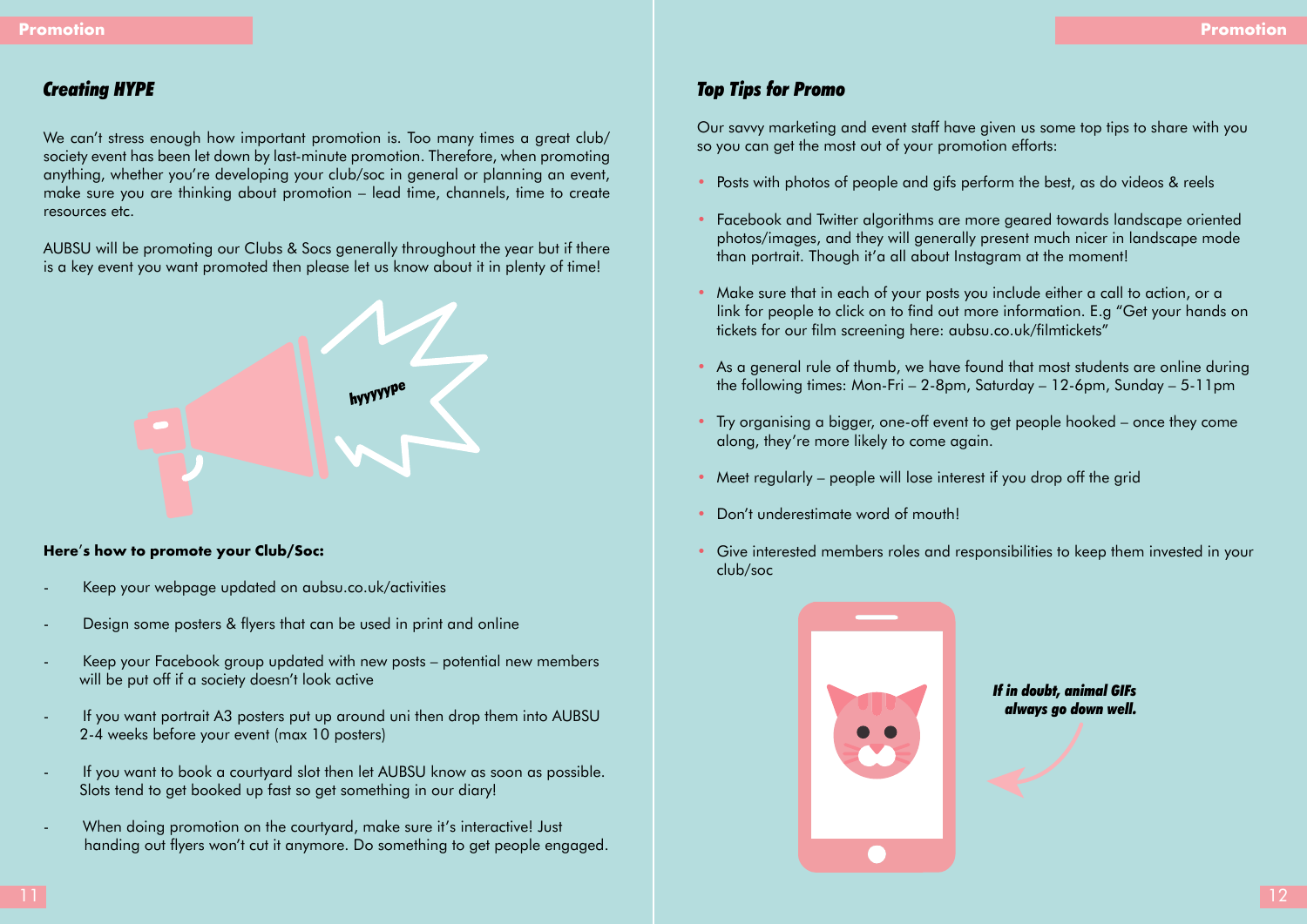# *The Fun Stuff (...This is actually very important so read this!)*

AUBSU has public liability insurance that covers all Clubs & Societies. The insurance is subject to certain requirements and it is necessary for all Clubs & Societies to adhere to them in order to be covered. Any activity/event you organise is bound by your constitution, AUBSU, and, by law, the Health and Safety at Work Act 1974.

Committees have a Duty of Care towards members and everyone who may be affected by their activities and events. You must take reasonable steps to prevent foreseeable harm.

### **A Safety Framework:**

- At least one member of the Club/Society should should undertake online training on risk assessments.
- All equipment should be logged and recorded, indicating when it was last used and that it has been properly stored, serviced and tested at reasonable intervals.
- There should be a register in AUBSU of all members out on trips. Details should include contact number in case of emergencies.
- Each Club/Society should have access to accident report forms and should know what to do with them.
- Everyone has a responsibility for safety.
- There should always be a first-aider present for activities, trips and events.

# *Risk Assessments*

Risk Assessments are a legal requirement under the Management of Health and Safety at Work Regulations 1999. Risk assessment is the process of recognizing hazards and analysing what risks they pose to individuals. We offer online risk assessment training. You can get risk assessment forms and further advice on how to complete them from the AUBSU Office.

**It is your duty to prevent foreseeable harm.**



All Students' Unions have to comply with the General Data Protection Regulations (GDPR) and its eight data protection principles, set out below. Data applies to any information that can identify a living individual and consent needs to be given to sort, collect and hold that information electronic or manually.

#### **The 7 Principles of Data are:**

- Lawfulness, fairness and transparency
- Purpose limitation
- Data minimisation
- **Accuracy**
- Storage limitation
- Integrity and confidentiality
- Accountability principle



## **How does this affect your Club/Society?**

names, addresses, telephone or email to anyone without the member's consent

- You must know what information you have on your members and be aware of the confidentiality of it.
- Only committee members should have access to members' data. Never give out (even to other members of your society).
- Keep all information stored safely and securely, limit the amount of people who have access to it.
- Limit the amount of information you have on any member to that necessary for the purposes of the Club/Society.
- You must only use the information for the intended purpose, not for anything else.
- Compliance with GDPR is a legal requirement and there could be penalties for best to check!

non-compliance (financial and disciplinary) so if you are unsure of anything, it's

# *Data (and this - it's the law!)*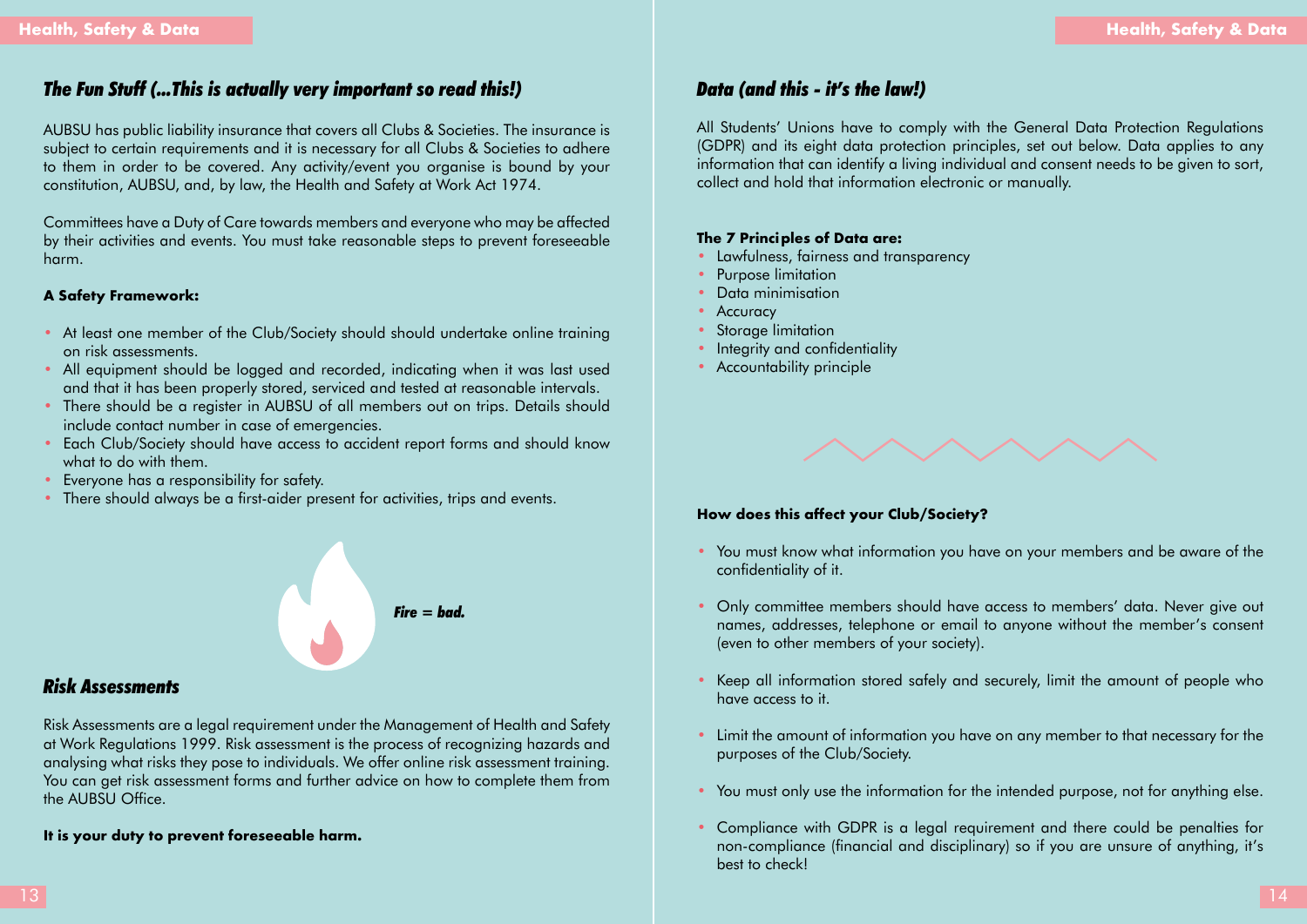Here at AUBSU, we're pretty fond of the planet and do our best to do our bit for environment. As a Club or Society, you have the chance to make a huge impact so we're asking you to think more sustainably about your actions and how to be a little greener.

Here are a couple of suggestions of how your Club/Soc can be more environmentally friendly:

Actively participate in or collaborate on a Green Team initiative

• Make an effort to track and reduce your Club/Soc's carbon footprint – that could be by printing and using less paper, using public transport for off-campus meets or using local/ethical suppliers

• Create your environmental campaign linked to your Club/Soc! Surfing Club might want to run a beach clean, Zine Soc could create a green zine or Writing Soc could organise an ecopoetry night (that's an actual thing)

• Publicise the sustainability work that you've engaged with and get other students involved

## *Going Green*



The Students' Union has a pot of funds reserved for Club sand Societies, this is distributed fairly between the current Club sand Societies during the summer ready for the new term. A certain amount is held back for the creation of new Clubs/Societies each year. All other funding must come from the Clubs and Societies themselves, usually in the form of membership fees.

## *How do we handle our finances?*

- Clubs/Societies need a minimum of 5 paid members to remain affiliated to AUBSU.
- Money received from memberships must come to the SU for banking.
- All money raised from memberships belongs to the Club/Society. If the SU has to use it to off set fees for the Club/Society (e.g.booking fees) then we will let you know. Otherwise the Club/Society can use the money for anything the Club/Society needs/ wants.
- Any money granted from AUBSU that is unspent at the end of the Academic year will be reclaimed by AUBSU. Any unspent funds raised by the Club/ Society cannot carried over into the next year - spent it!
- Clubs and Societies may not hold an external bank account or hold cash reserves of Club/Society money, all funding must come to the SU for banking.
- To make a withdrawal or request for expenditure, 2 signatures are required from the Club/Society committee members.
- Money can only be spent on things to further the interests of the Club/ Society and must benefit all members.
- If at any point any Club/Society goes overdrawn the committee members will be required to attend a meeting with the SU President where they will outline their plan to reimburse the money.

# £ £ £ £ £ £ £ £ £ £ £ £ £ £ £ £ £ £ £

# £ £ £ £ £ £ £ £ £ £ £ £ £ £ £ £ £ £ £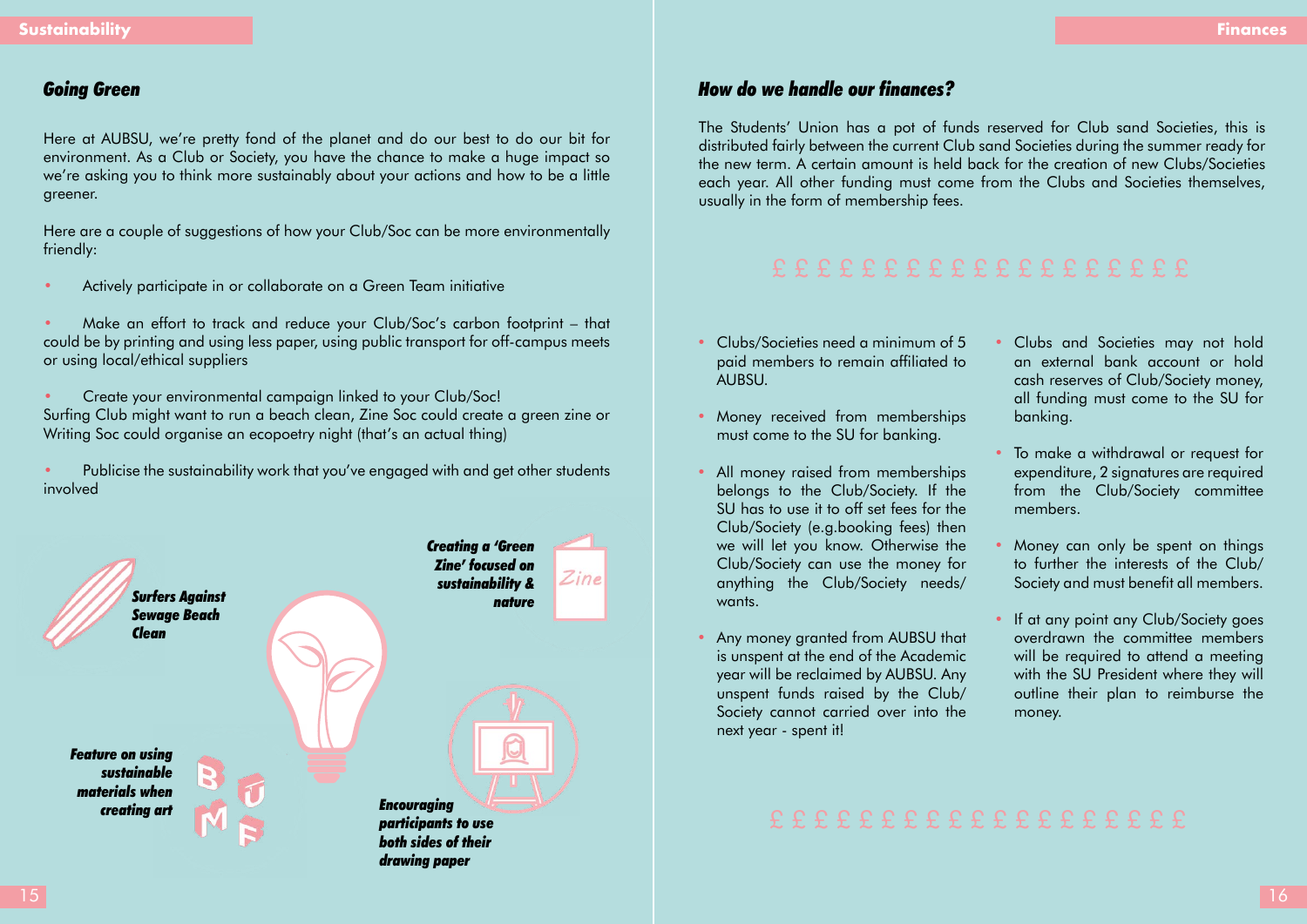

Pop into the office or email the details to AUBSU and they can order stuff for you online and get it delivered to the office

If you're tight on time or have an on-the-day purchase you can seek permission from AUBSU to buy something and get it reimbursed - just don't forget a receipt!

# have any questions, just ask AUBSU

# We want to buy something for our Club/Society...

Yes!



# **Order through AUBSU**